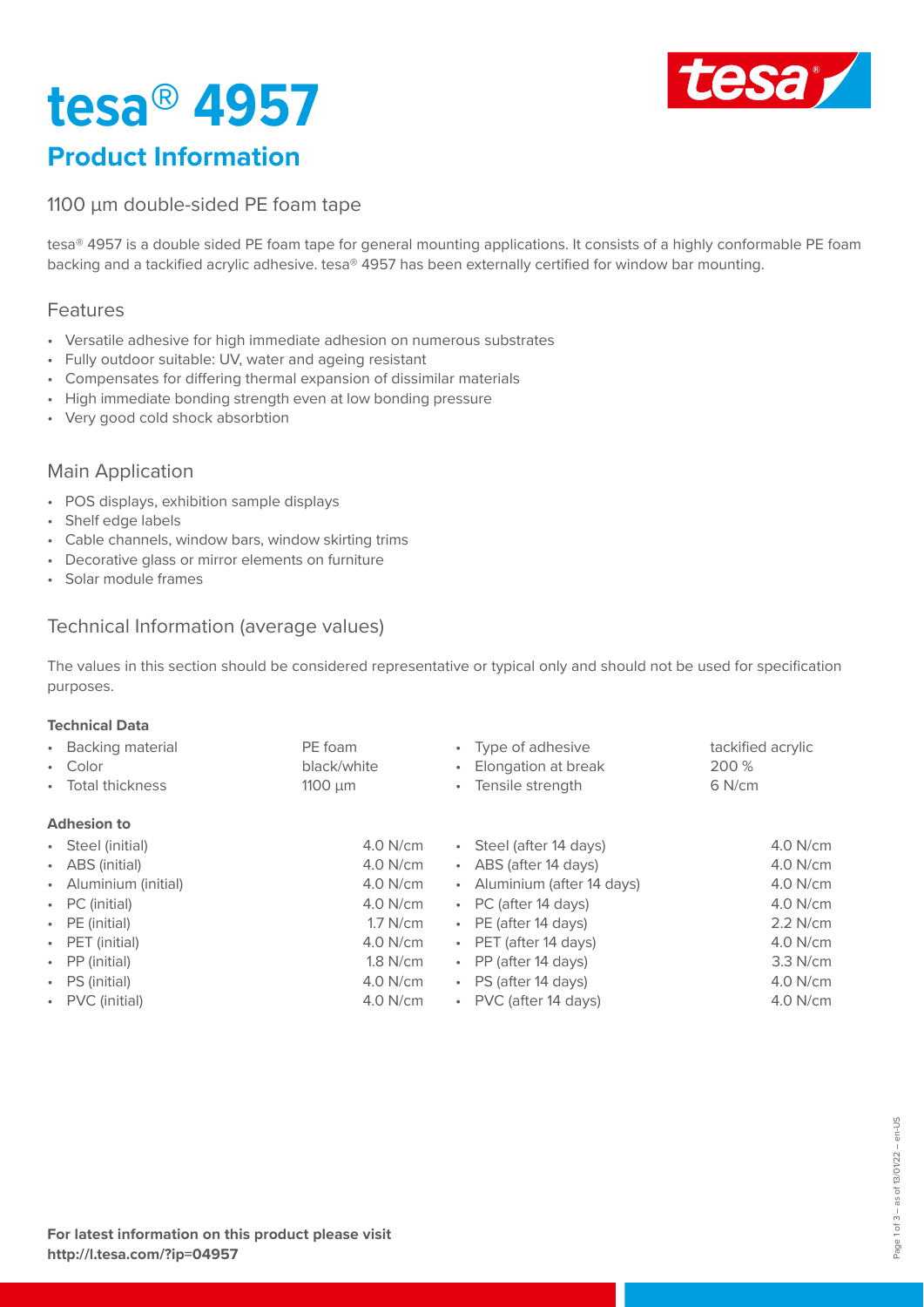

## **tesa® 4957 Product Information**

| <b>Properties</b> |                                     |        |  |
|-------------------|-------------------------------------|--------|--|
|                   | • Temperature resistance short term | 80 °C. |  |
|                   | • Temperature resistance long term  | 80 °C  |  |
|                   | • Tack                              | .      |  |

- Ageing resistance (UV)
- Humidity resistance

• Resistance to chemicals • Softener resistance • Static shear resistance at 23°C • Static shear resistance at 40°C **. . .** 

**...** 

Evaluation across relevant tesa® assortment:  $\bullet \bullet \bullet \bullet$  very good  $\bullet \bullet \bullet$  good  $\bullet \bullet$  medium  $\bullet$  low

#### **Additional Information**

Liner variants:

- \* PV0 brown glassine paper (71 µm)
- \* PV10 red transparent PP film (120 µm)
- \* PV15 blue PE film (100 µm)

Peel Adhesion:

- \* immediately: foam splitting on Steel, Aluminium, ABS, PC, PS, PET, PVC
- \* after 14 days: foam splitting on Steel, Aluminium, ABS, PC, PS, PET, PVC

tesa® 4957 has been tested and approved by IFT institute for window bar mounting. The test includes UV, driving rain and windload. (IFT report number 509 30742/1).

tesa® 4957 has been tested by TÜV Rheinland, Germany. The test confirms the longterm adhesion performance after IEC 61215 / 61646 climate tests and a 85°C temperature resistance. (TÜV report number 21209595).